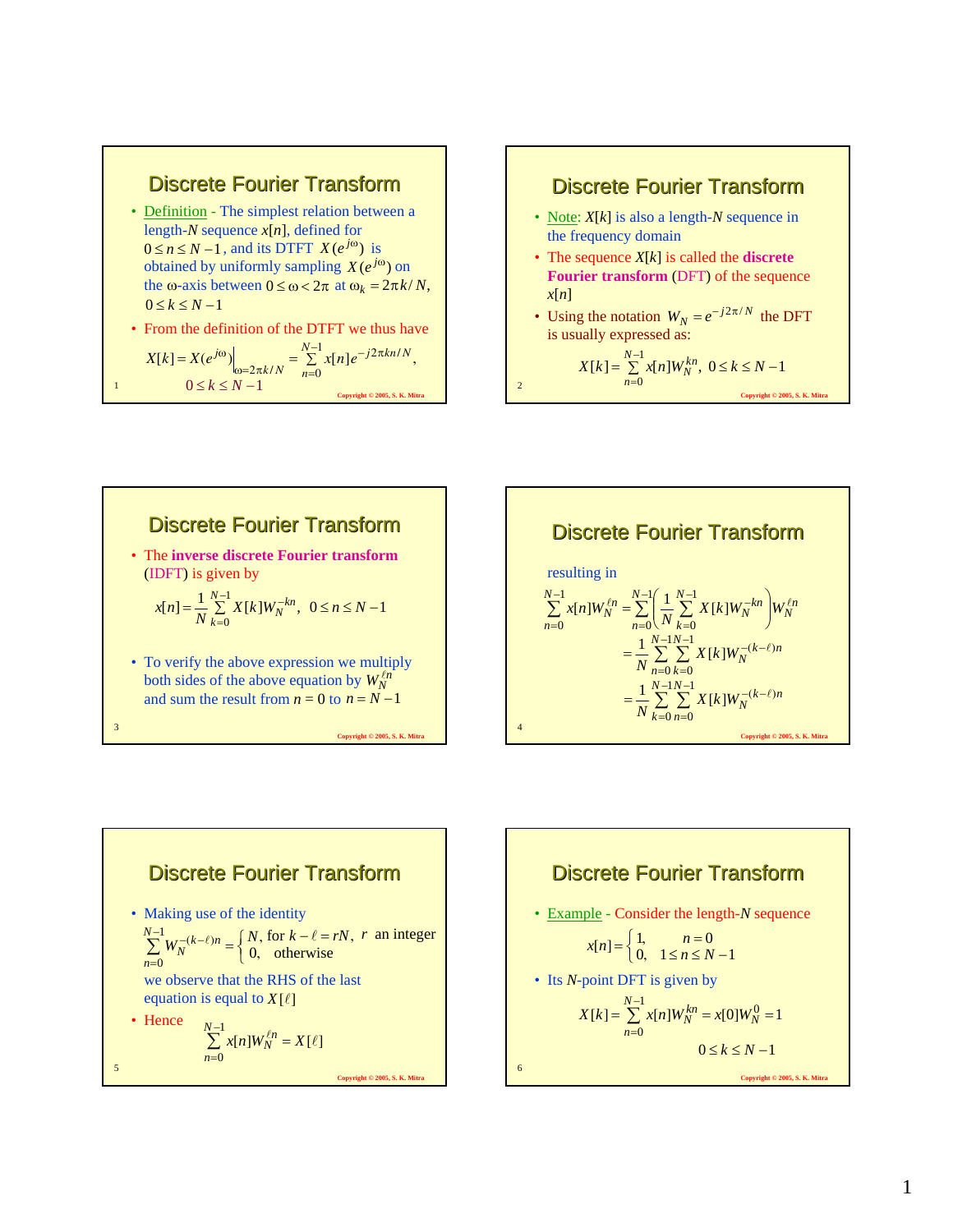









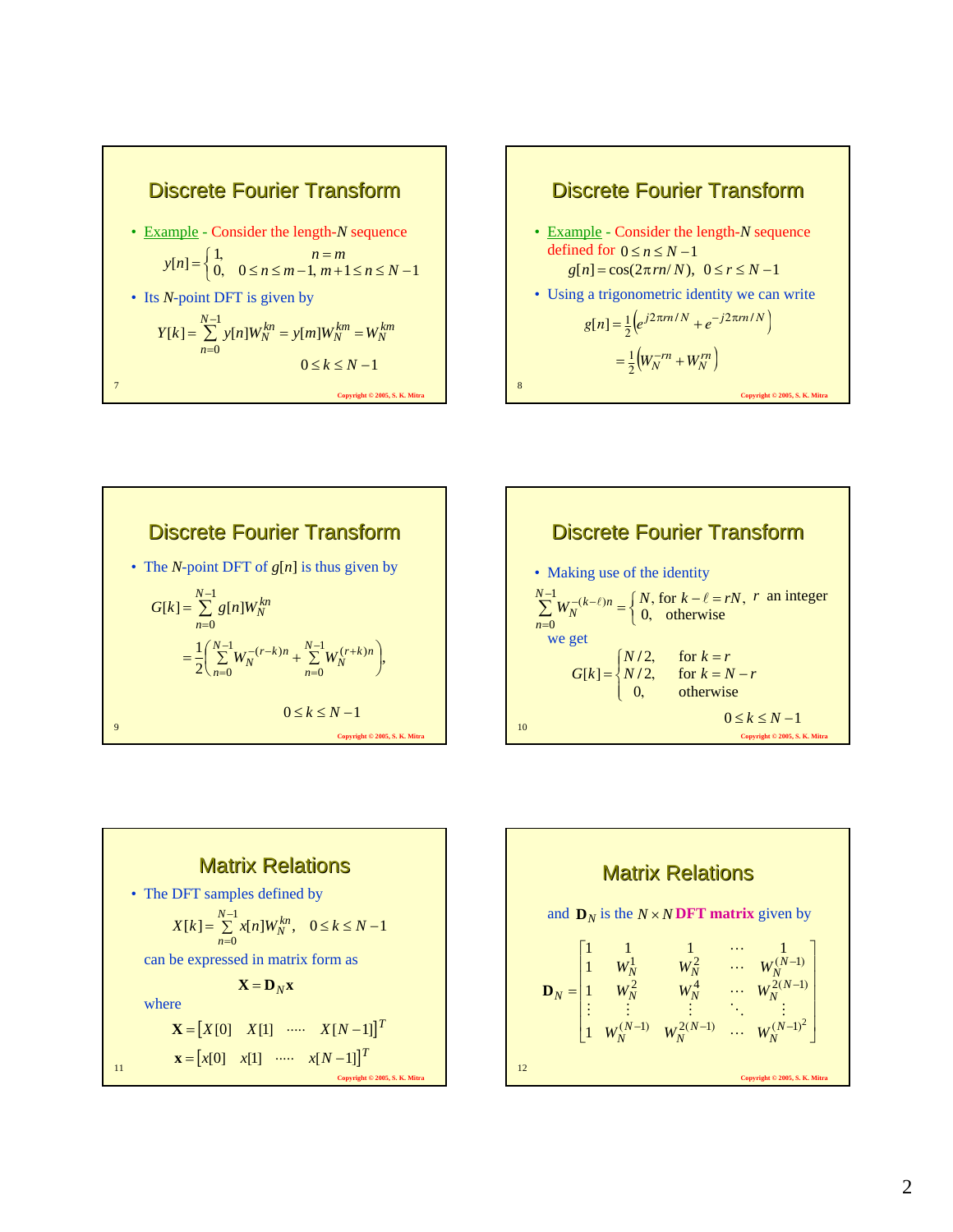







## DTFT from DFT by **Interpolation**

- The *N*-point DFT *X*[*k*] of a length-*N* sequence  $x[n]$  is simply the frequency samples of its DTFT  $X(e^{j\omega})$  evaluated at *N* uniformly spaced frequency points  $\omega = \omega_k = 2\pi k/N$ ,  $0 \le k \le N-1$
- Given the *N*-point DFT *X*[*k*] of a length-*N* sequence  $x[n]$ , its DTFT  $\overline{X(e^{j\omega})}$  can be uniquely determined from *X*[*k*]

**Copyright © 2005, S. K. Mitra**

18 **Copyright © 2005, S. K. Mitra** DTFT from DFT by **Interpolation** • Thus  $=\sum_{n=1}^{N-1}$ =  $\omega_{\lambda} = \frac{N-1}{\sum_{n=1}^{\infty} n! n! e^{-j\omega_{n}}}$  $\overline{0}$  $(e^{j\omega}) = \sum_{n=1}^{N-1} x[n]$ *n*  $X(e^{j\omega}) = \sum_{n=1}^{N-1} x[n]e^{-j\omega n}$  $\sum_{N=1}^{N-1} \left[ \frac{1}{N} \sum_{k=1}^{N-1} \frac{1}{k!} \frac{1}{k!} \frac{N-k}{k!} \right]_{\alpha} = j\omega n$ *n N*  $\sum_{k=0}^{n-1} \left[ \frac{1}{N} \sum_{k=0}^{N-1} X[k] W_N^{-kn} \right] e^{-j\omega}$ = −  $=\sum_{n=0}^{N-1}\left[\frac{1}{N}\sum_{k=0}^{N-1}X[k]W_N^{-kn}\right]$  $\bf{0}$ 1  $\bf{0}$  $\frac{1}{N} \sum_{k=1}^{N-1} X[k]$  $=\frac{1}{N}\sum_{i=1}^{N-1}X[k]\sum_{i=1}^{N-1}$ = − =  $\frac{N-1}{\mathbf{V}[k]\sum_{i=1}^{N-1}(-1)^{i}(\omega-2\pi)}$ 0 1 0  $\frac{1}{N} \sum_{k=1}^{N-1} X[k] \sum_{k=1}^{N-1} e^{-j(\omega - 2\pi k/N)}$ *k N*  $\frac{1}{N} \sum_{k=0}^{N-1} X[k] \sum_{n=0}^{N-1} e^{-j(\omega - 2\pi k/N)n}$ S

17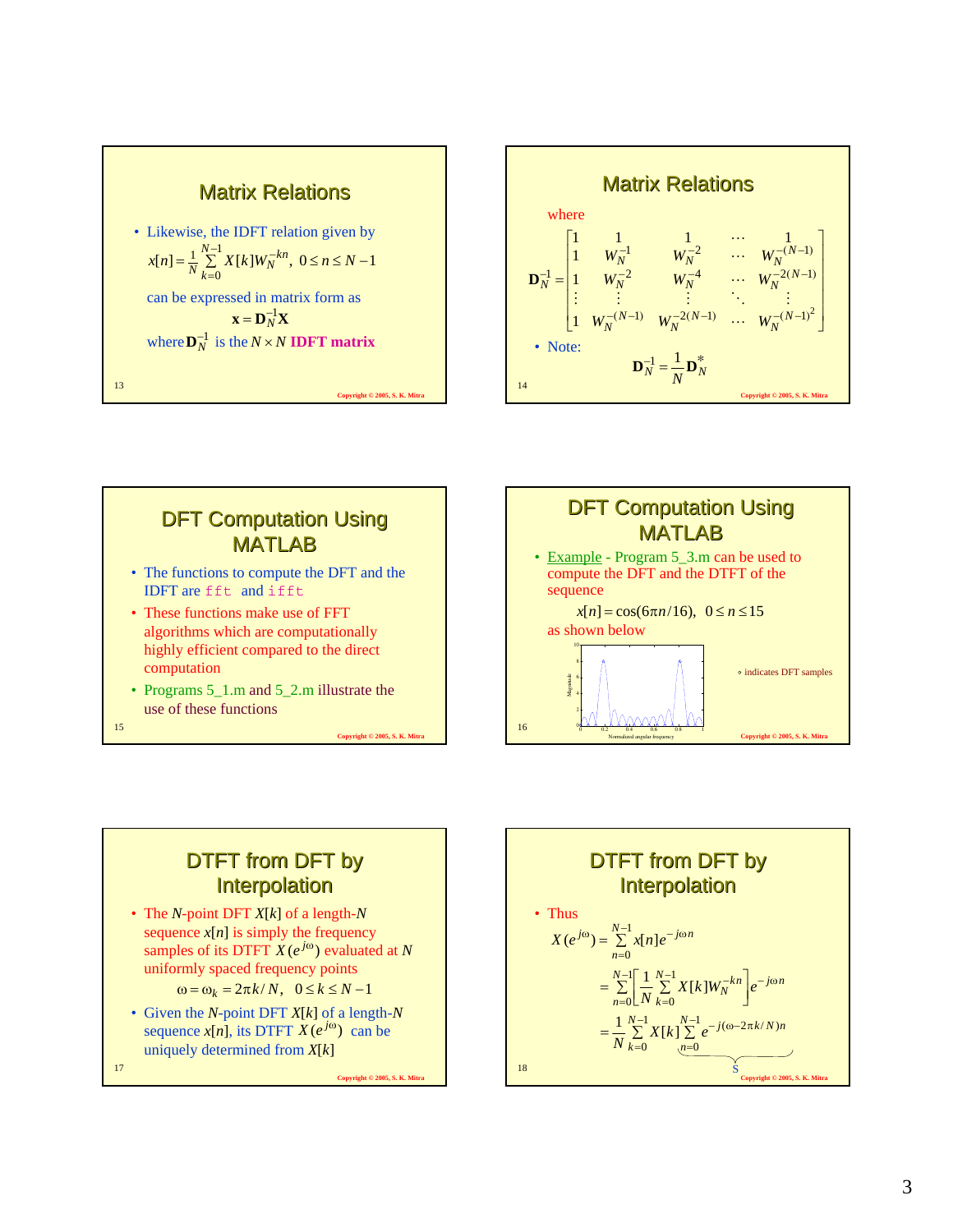









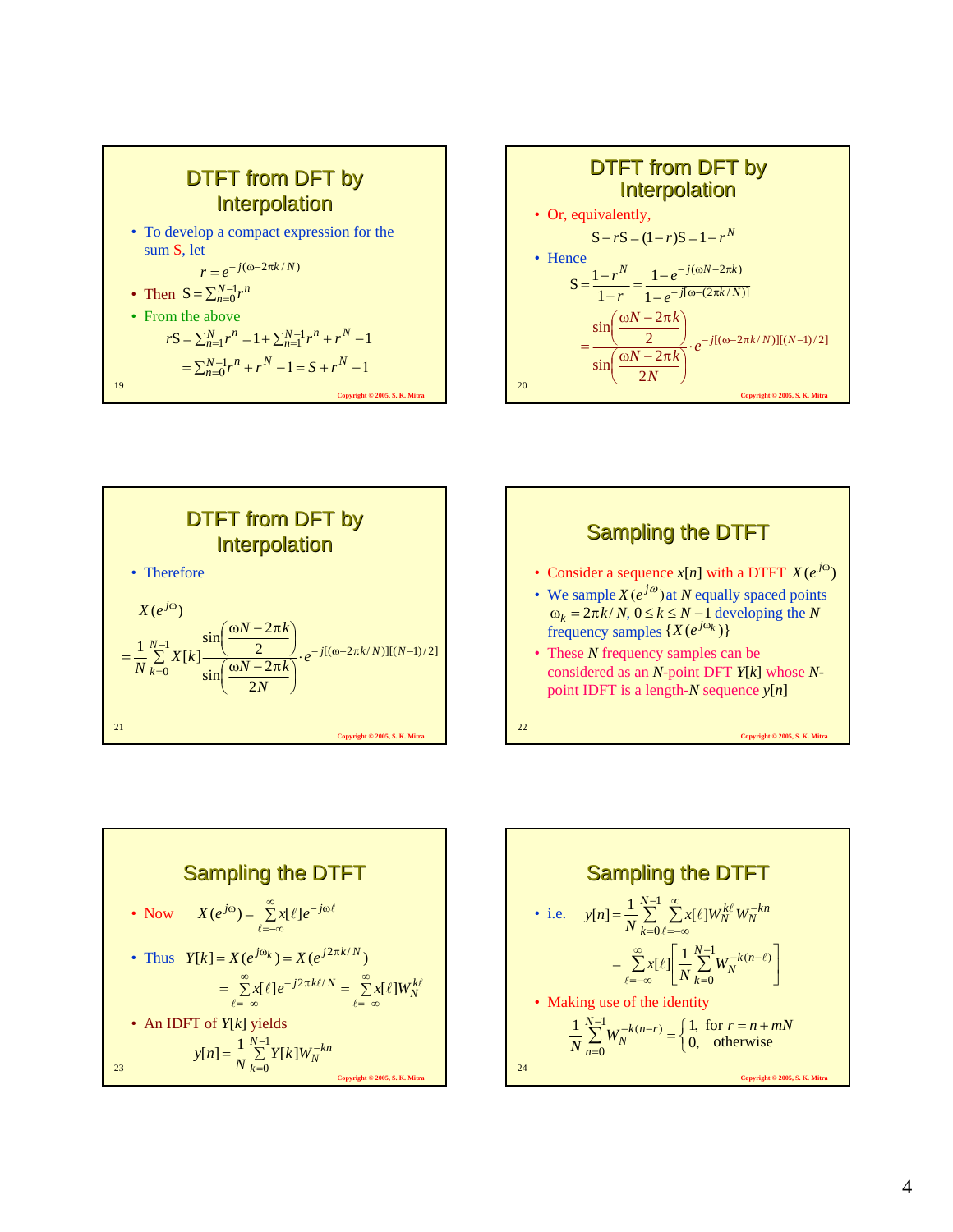#### Sampling the DTFT

we arrive at the desired relation

$$
y[n] = \sum_{m=-\infty}^{\infty} x[n+mN], \ \ 0 \le n \le N-1
$$

• Thus *y*[*n*] is obtained from *x*[*n*] by adding an infinite number of shifted replicas of  $x[n]$ , with each replica shifted by an integer multiple of *N* sampling instants, and observing the sum only for the interval  $0 \leq n \leq N-1$ 

**Copyright © 2005, S. K. Mit** 

**Copyright © 2005, S. K. Mitra**

**Copyright © 2005, S. K. Mitra**

**Sampling the DTFT**  
\n• To apply  
\n
$$
y[n] = \sum_{m=-\infty}^{\infty} x[n+mN], \ 0 \le n \le N-1
$$
\nto finite-length sequences, we assume that the samples outside the specified range are zeros  
\n• Thus if  $x[n]$  is a length-M sequence with  
\n $M \le N$ , then  $y[n] = x[n]$  for  $0 \le n \le N-1$   
\n26

**Copyright © 2005, S. K. Mitra**





## **Numerical Computation of the** DTFT Using the DFT

- A practical approach to the numerical computation of the DTFT of a finite-length sequence
- Let  $X(e^{j\omega})$  be the DTFT of a length-*N* sequence *x*[*n*]
- We wish to evaluate  $X(e^{j\omega})$  at a dense grid of frequencies  $\omega_k = 2\pi k / M$ ,  $0 \le k \le M - 1$ , where  $M \gg N$ :

29

25

27

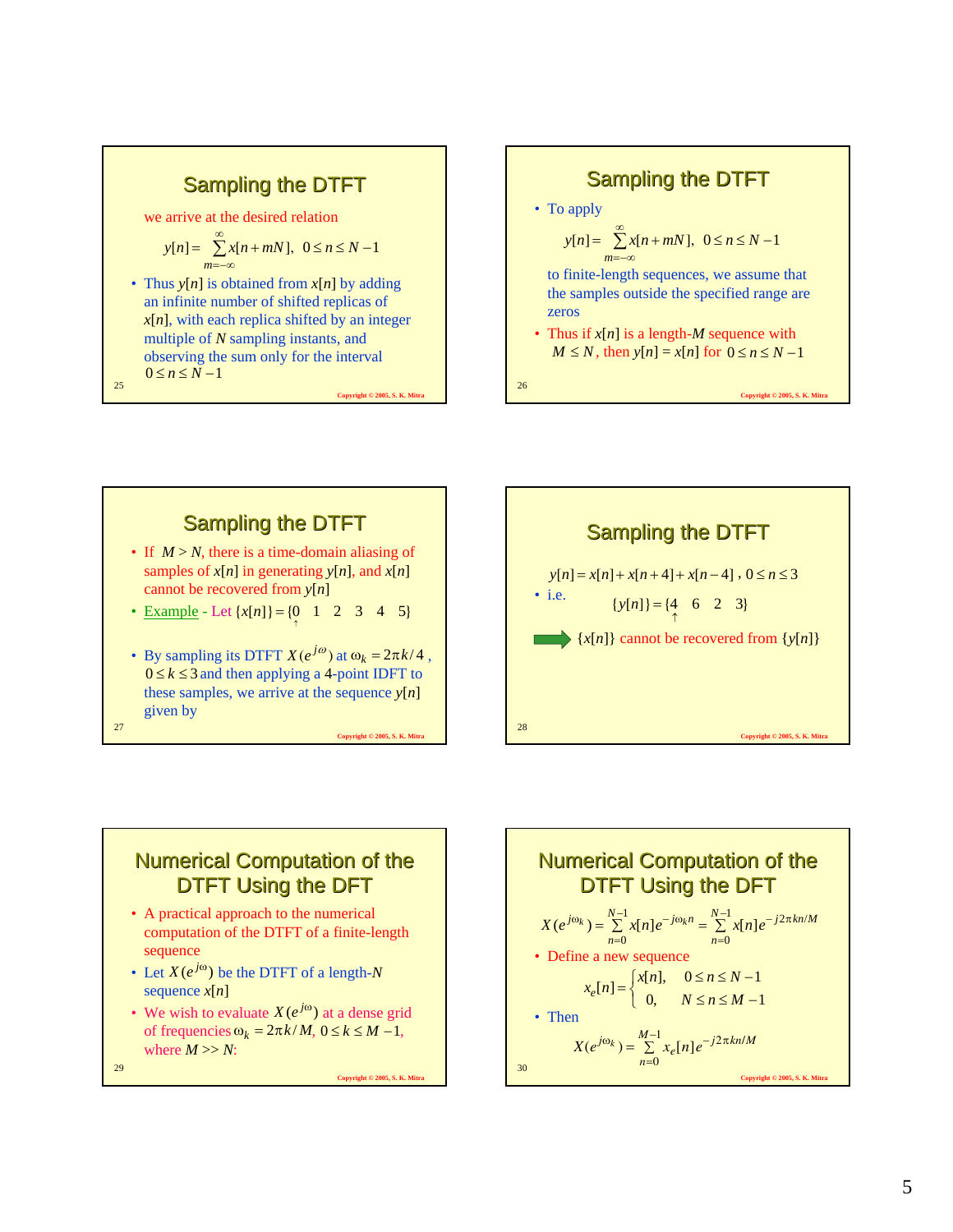### **Numerical Computation of the** DTFT Using the DFT

- Thus  $X(e^{j\omega_k})$  is essentially an *M*-point DFT  $X_e[k]$  of the length-*M* sequence  $x_e[n]$
- The DFT  $X_e[k]$  can be computed very efficiently using the FFT algorithm if *M* is an integer power of 2
- The function freqz employs this approach to evaluate the frequency response at a prescribed set of frequencies of a DTFT
- **Copyright © 2005, S. K. Mitra** expressed as a rational function in  $e^{-j\omega}$   $\Big|_{32}$

31

#### **DFT Properties**

- Like the DTFT, the DFT also satisfies a number of properties that are useful in signal processing applications
- Some of these properties are essentially identical to those of the DTFT, while some others are somewhat different
- A summary of the DFT properties are given in tables in the following slides

**Copyright © 2005, S. K. Mitra**







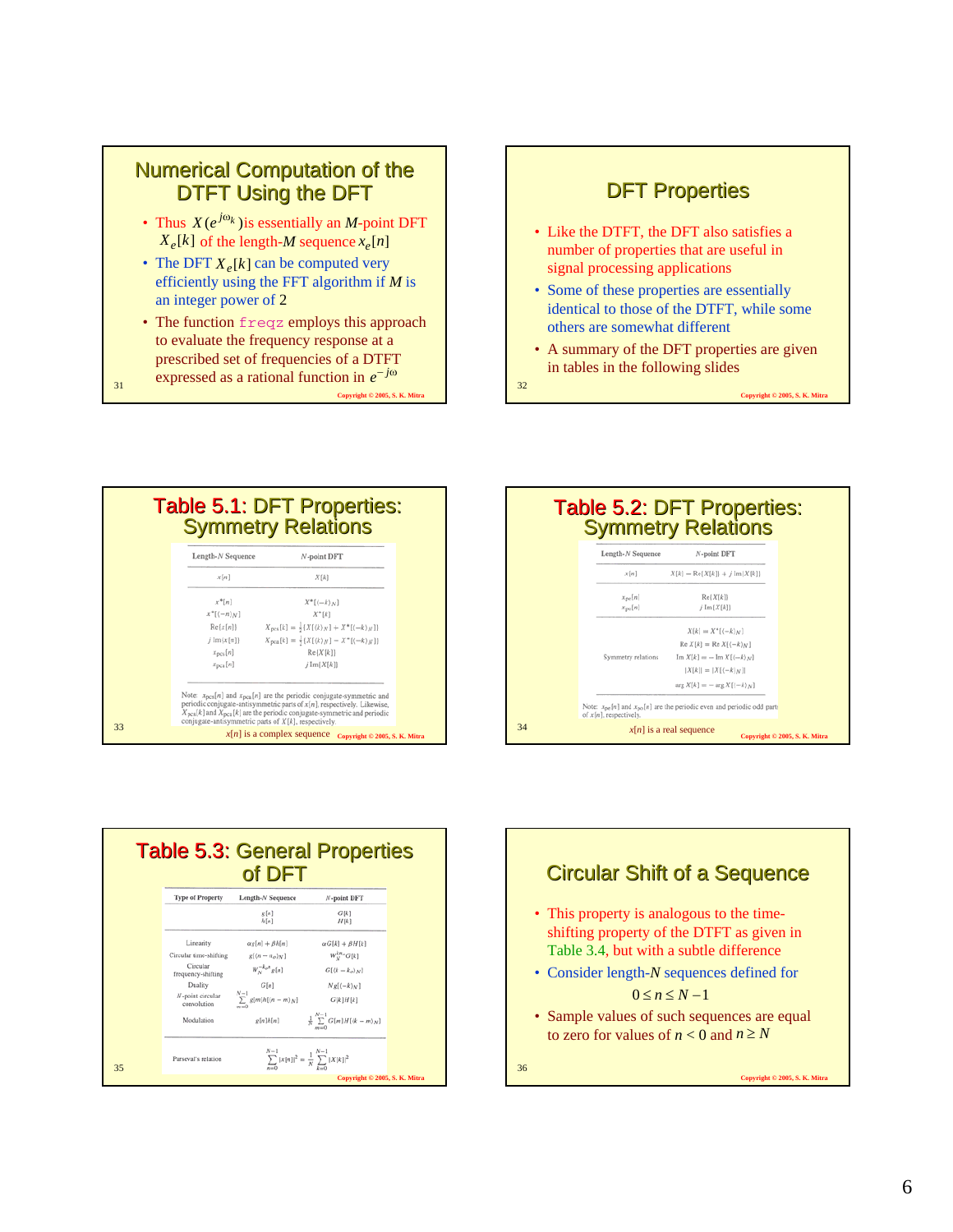









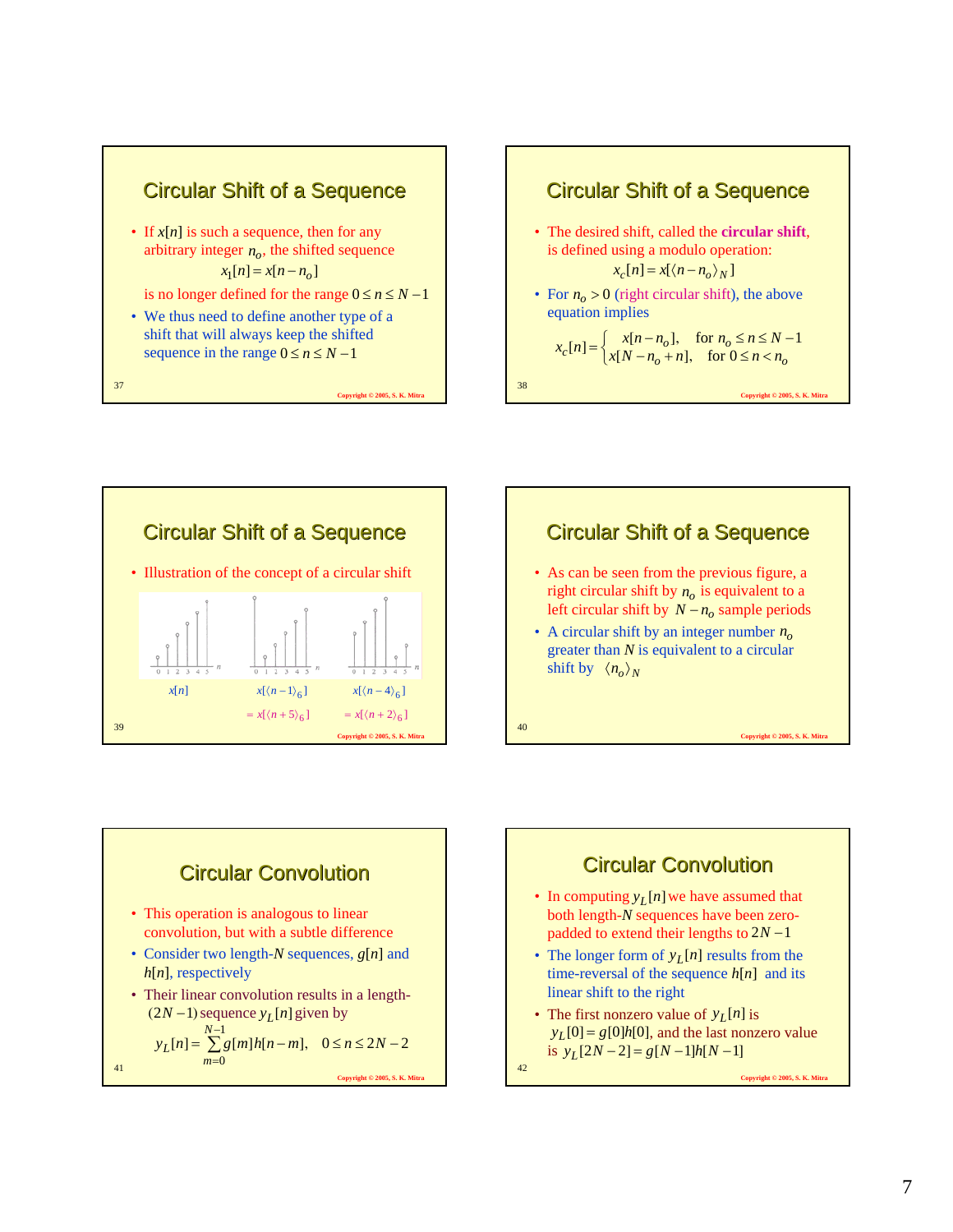

**Copyright © 2005, S. K. Mitra**



**Copyright © 2005, S. K. Mitra**

43







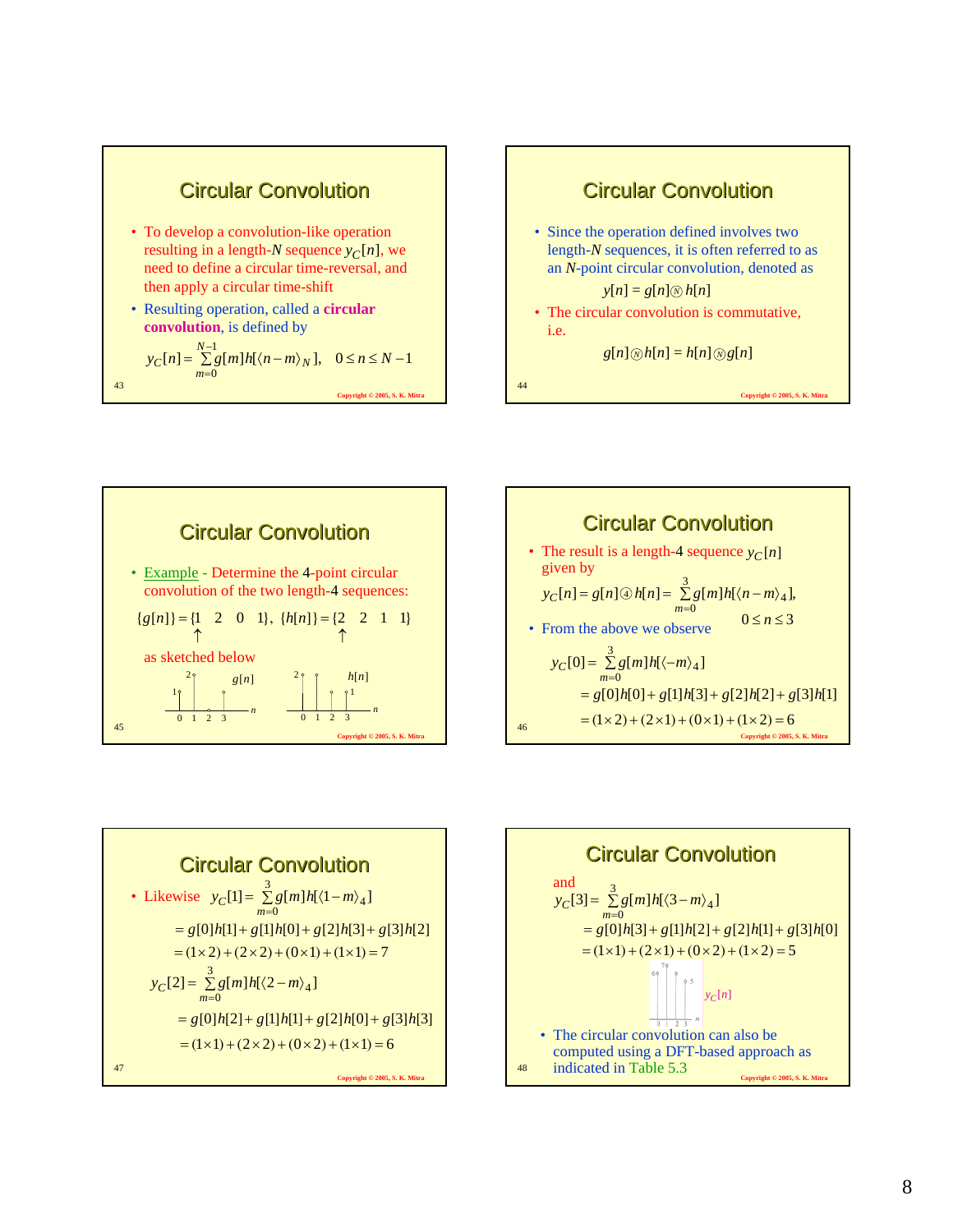









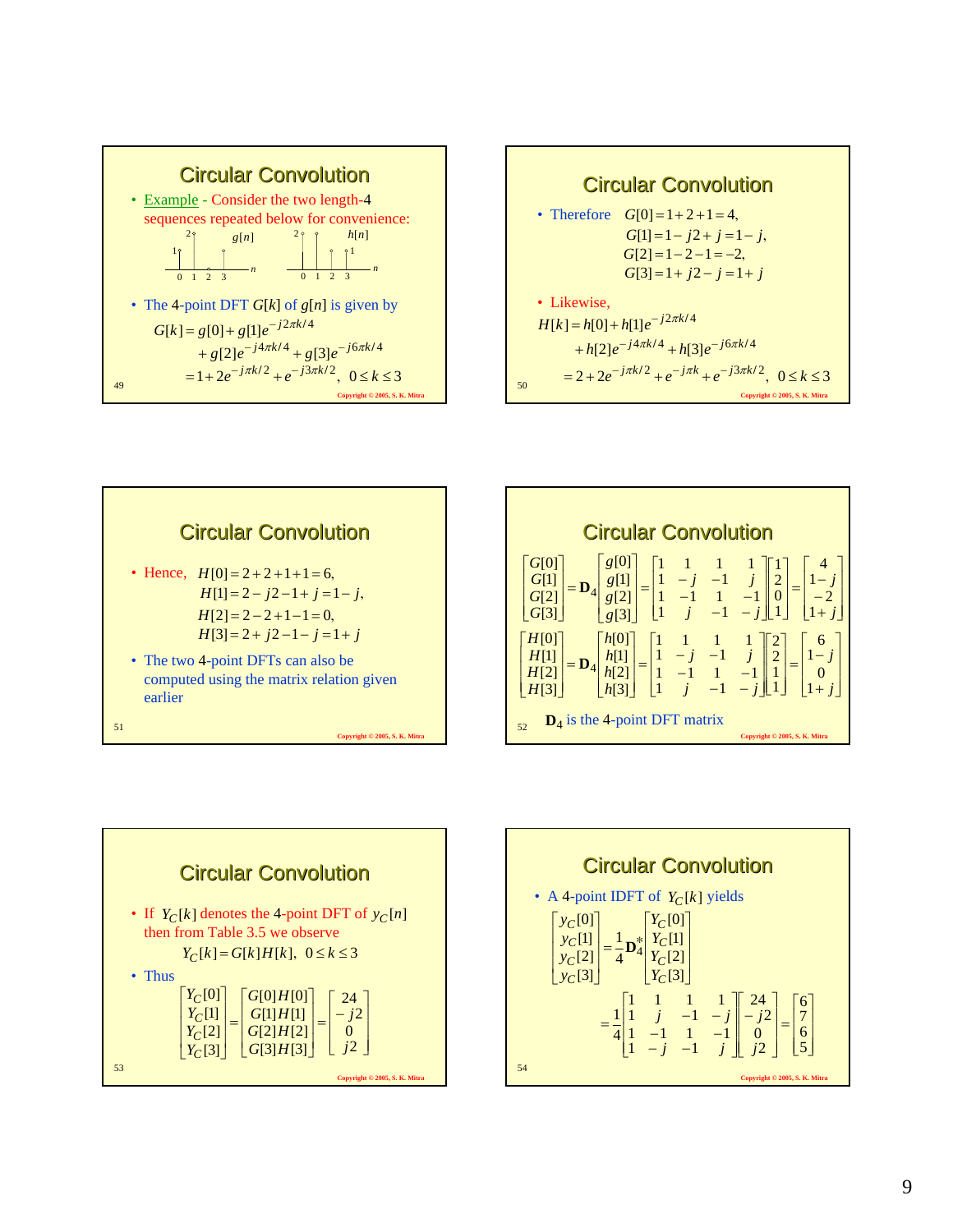